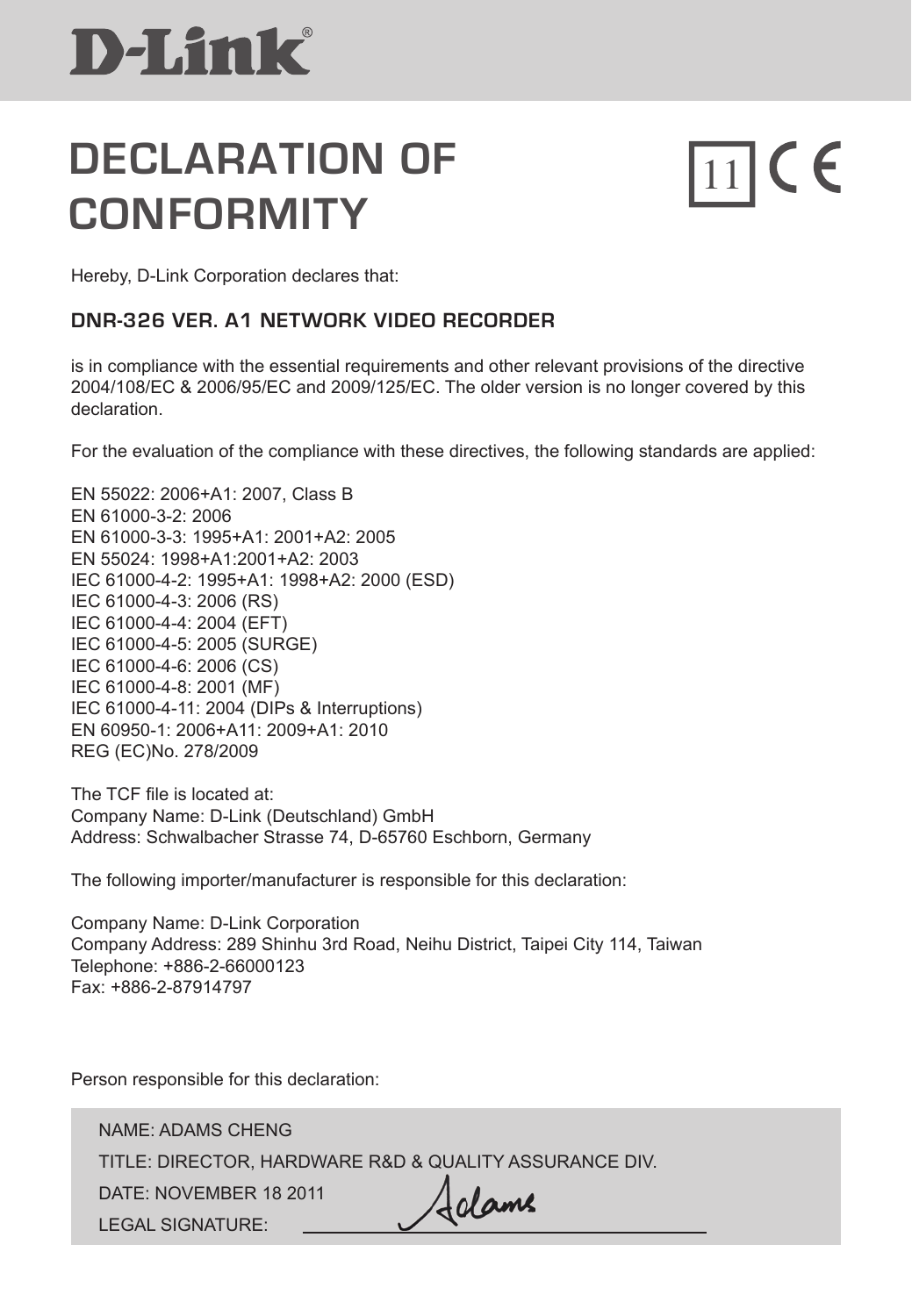### **DECLARATION DE CONFORMITE**

# $\prod_{1}$ CE

D-Link Corporation, déclare que le:

#### **DNR-326 VER. A1 network video recorder**

 est conforme aux exigences essentielles de la directive 2004/108/EC, 2006/95/EC, 2009/125/ EC du Parlement et du Conseil Européen du 9 mars 1999 et applique les normes harmonisées suivantes.

EN 55022: 2006+A1: 2007, Class B EN 61000-3-2: 2009+A2: 2009, Class A EN 61000-3-3: 2008 EN 55024: 1998+A1:2001+A2: 2003 IEC 61000-4-2: 2008 (ESD) IEC 61000-4-3: 2010 (RS) IEC 61000-4-4: 2010 (EFT) IEC 61000-4-5: 2005 (SURGE) IEC 61000-4-6: 2008 (CS) IEC 61000-4-8: 2009 (MF) IEC 61000-4-11: 2004 (DIPs & Interruptions) EN 60950-1: 2006+A11: 2009 REG (EC)No. 278/2009 REG (EC)No. 1275/2008

Le fichier TCF est disponible à l'adresse suivante : D-Link (Deutschland) GmbH Schwalbacher Strasse 74, D-65760 Eschborn, Allemagne

L'importateur / fabricant suivant est responsable de cette déclaration:

Société: D-Link Corporation Adresse: 289 Shinhu 3rd Road, Neihu District, Taipei City 114, Taiwan Téléphone: +886-2-66000123 Fax: +886-2-87914797

Personne responsable de cette déclaration:

NOM: ADAMS CHENG TITRE: DIRECTOR, HARDWARE R&D & QUALITY ASSURANCE DIV. DATE: 18 NOVEMBRE 2011 Adame SIGNATURE LÉGALE: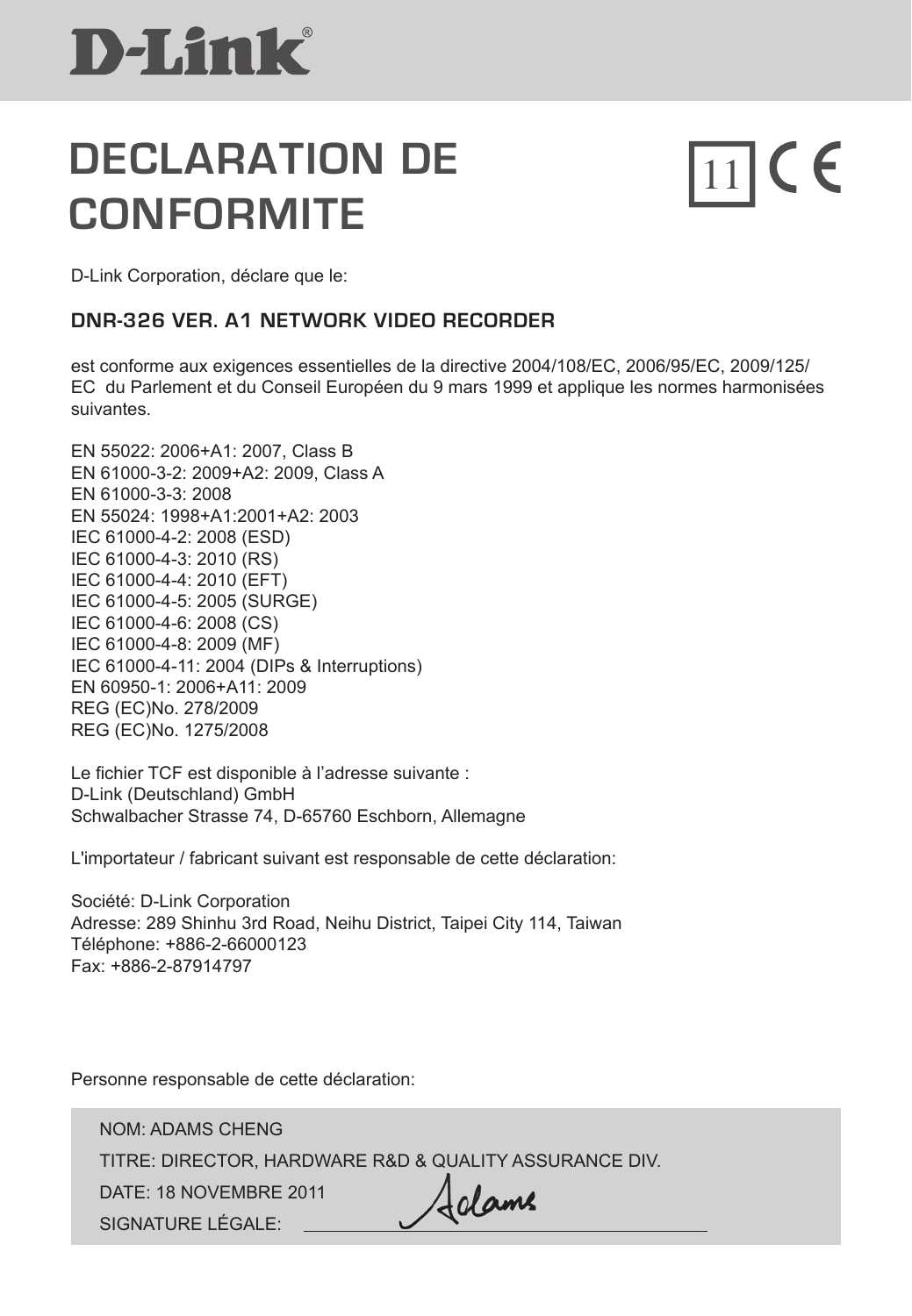### **DECLARACIÓN DE CONFORMIDAD**

 $\prod_{1}$ CE

Por la presente, D-Link Corporation declara lo siguiente:

#### **DNR-326 VER. A1 network video recorder**

cumple con los requisitos esenciales y otras disposiciones relevantes de las directivas 2004/108/EC, 2006/95/EC, 2009/125/EC. El contenido de esta declaración no resulta aplicable a la versión anterior.

De cara a evaluar su conformidad con estas directivas, se toman como referencia los siguientes estándares:

EN 55022: 2006+A1: 2007, Class B EN 61000-3-2: 2009+A2: 2009, Class A EN 61000-3-3: 2008 EN 55024: 1998+A1:2001+A2: 2003 IEC 61000-4-2: 2008 (ESD) IEC 61000-4-3: 2010 (RS) IEC 61000-4-4: 2010 (EFT) IEC 61000-4-5: 2005 (SURGE) IEC 61000-4-6: 2008 (CS) IEC 61000-4-8: 2009 (MF) IEC 61000-4-11: 2004 (DIPs & Interruptions) EN 60950-1: 2006+A11: 2009 REG (EC)No. 278/2009 REG (EC)No. 1275/2008

El archivo TCF se ubica en: Nombre de la empresa: D-Link (Deutschland) GmbH Dirección: Schwalbacher Strasse 74, D-65760 Eschborn, Alemania

El importador/fabricante que aparece a continuación asume la responsabilidad exclusiva de esta declaración:

Nombre de la empresa: D-Link Corporation Dirección de la empresa: 289 Shinhu 3rd Road, Neihu District, Taipei City 114, Taiwán Teléfono: +886-2-66000123 Fax: +886-2-87914797

Identificación del declarante:

NOMBRE: ADAMS CHENG CARGO: DIRECTOR, HARDWARE R&D & QUALITY ASSURANCE DIV. Adame FECHA: 18 de noviembre 2011 FIRMA LEGAL: